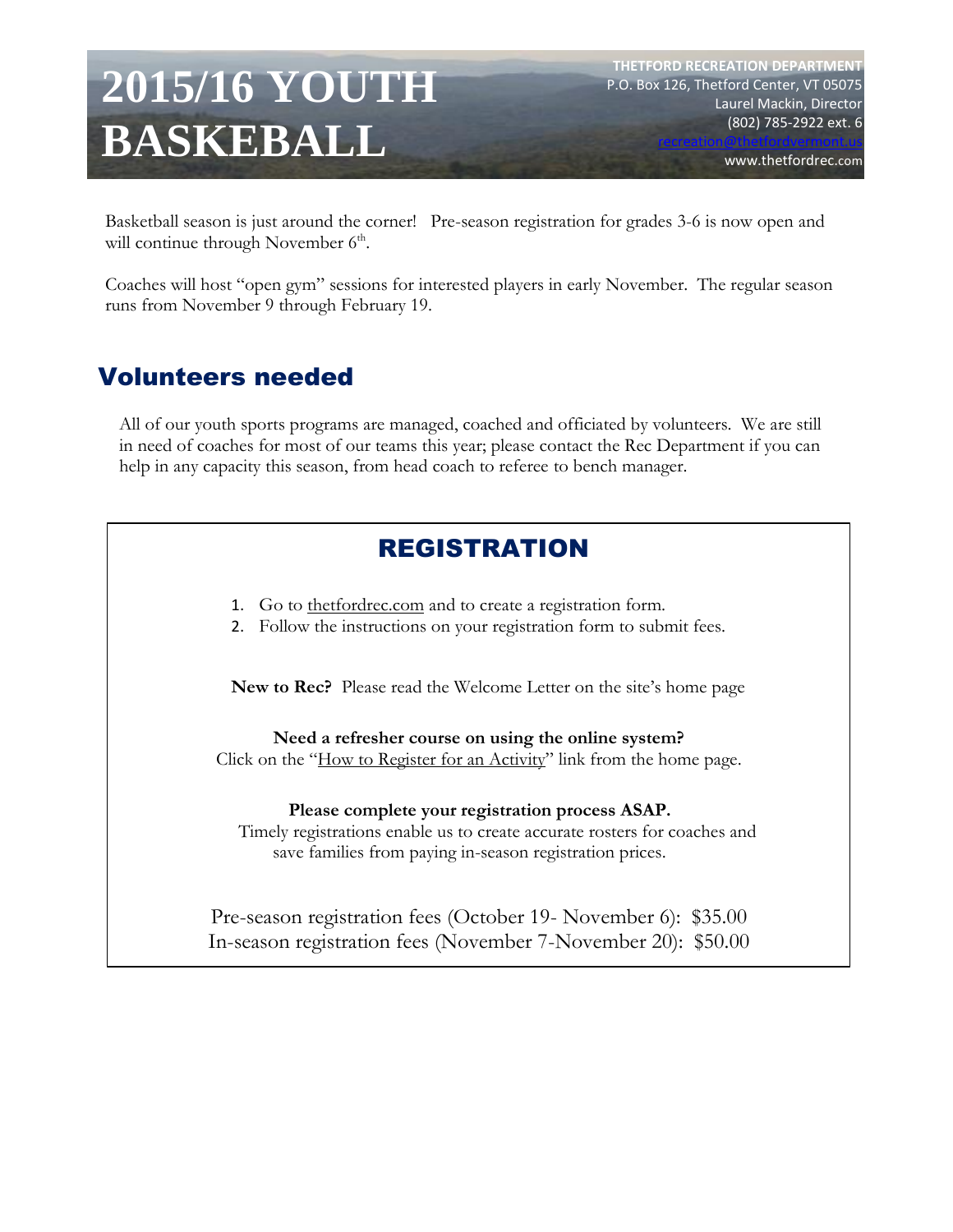## Season Overview

Coaches will host "open gym" sessions for interested players in late October and early November. The regular season runs from November 9 through February 19.

#### **Practices:**

- − 3/4 teams will practice on Tuesdays and Thursdays.
- − 5/6 teams will practice Mondays, Wednesdays and Fridays.
- − Coaches may schedule additional weekend practices.
- − Tentative practice times are listed on our website. Final practice schedules will be available once we have volunteer coaches for all four teams.

#### **Games**:

- − Start times for weeknight games: 5:00 or 6:00 pm.
- − Start times for Saturday games will vary.
- − There are no games scheduled on Ski Program Fridays.

#### **Tournaments**:

While schedules have yet to be announced, our teams are invited participate in two-three tournaments per year.

- − Orford Lions' Club Tournament: December 12-13
- − Lyme Holiday Tournament: December 27-29
- − Hanover Tournament: Mid-February.

## Program Overview

## Who can play?

- Thetford's youth basketball program is open to children in grades K-6.
- We do not make cuts or limit roster size; everyone who registers for the program can participate. We welcome all players with a willingness to learn and be part of a team.
- We expect players to adhere to the standards of behavior and sportsmanship established by their coaches.